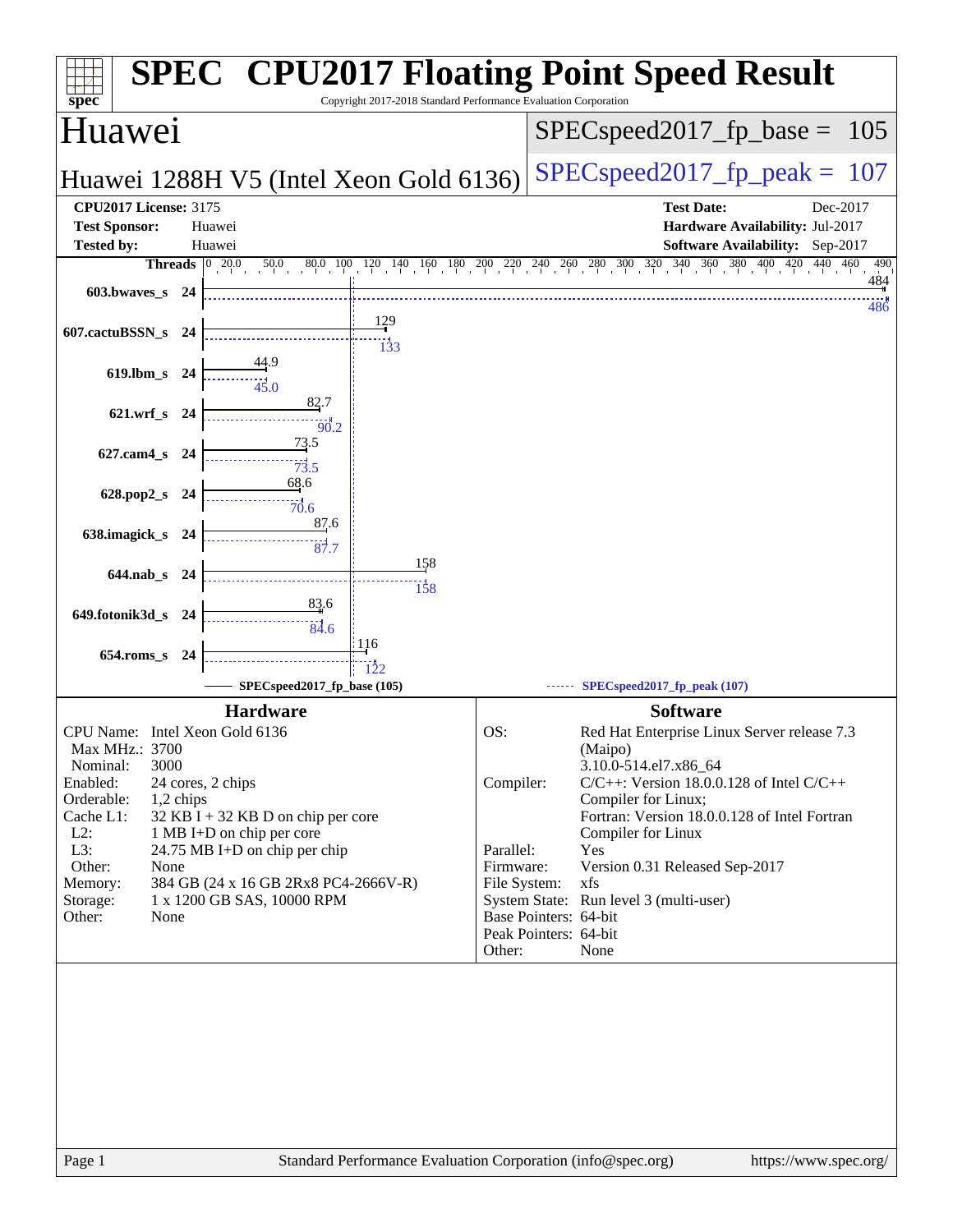#### **[spec](http://www.spec.org/) [SPEC CPU2017 Floating Point Speed Result](http://www.spec.org/auto/cpu2017/Docs/result-fields.html#SPECCPU2017FloatingPointSpeedResult)** Copyright 2017-2018 Standard Performance Evaluation Corporation Huawei Huawei 1288H V5 (Intel Xeon Gold 6136) SPECspeed 2017 fp peak = 107 SPECspeed2017 fp base =  $105$ **[CPU2017 License:](http://www.spec.org/auto/cpu2017/Docs/result-fields.html#CPU2017License)** 3175 **[Test Date:](http://www.spec.org/auto/cpu2017/Docs/result-fields.html#TestDate)** Dec-2017 **[Test Sponsor:](http://www.spec.org/auto/cpu2017/Docs/result-fields.html#TestSponsor)** Huawei **[Hardware Availability:](http://www.spec.org/auto/cpu2017/Docs/result-fields.html#HardwareAvailability)** Jul-2017 **[Tested by:](http://www.spec.org/auto/cpu2017/Docs/result-fields.html#Testedby)** Huawei **[Software Availability:](http://www.spec.org/auto/cpu2017/Docs/result-fields.html#SoftwareAvailability)** Sep-2017 **[Results Table](http://www.spec.org/auto/cpu2017/Docs/result-fields.html#ResultsTable) [Benchmark](http://www.spec.org/auto/cpu2017/Docs/result-fields.html#Benchmark) [Threads](http://www.spec.org/auto/cpu2017/Docs/result-fields.html#Threads) [Seconds](http://www.spec.org/auto/cpu2017/Docs/result-fields.html#Seconds) [Ratio](http://www.spec.org/auto/cpu2017/Docs/result-fields.html#Ratio) [Seconds](http://www.spec.org/auto/cpu2017/Docs/result-fields.html#Seconds) [Ratio](http://www.spec.org/auto/cpu2017/Docs/result-fields.html#Ratio) [Seconds](http://www.spec.org/auto/cpu2017/Docs/result-fields.html#Seconds) [Ratio](http://www.spec.org/auto/cpu2017/Docs/result-fields.html#Ratio) Base [Threads](http://www.spec.org/auto/cpu2017/Docs/result-fields.html#Threads) [Seconds](http://www.spec.org/auto/cpu2017/Docs/result-fields.html#Seconds) [Ratio](http://www.spec.org/auto/cpu2017/Docs/result-fields.html#Ratio) [Seconds](http://www.spec.org/auto/cpu2017/Docs/result-fields.html#Seconds) [Ratio](http://www.spec.org/auto/cpu2017/Docs/result-fields.html#Ratio) [Seconds](http://www.spec.org/auto/cpu2017/Docs/result-fields.html#Seconds) [Ratio](http://www.spec.org/auto/cpu2017/Docs/result-fields.html#Ratio) Peak** [603.bwaves\\_s](http://www.spec.org/auto/cpu2017/Docs/benchmarks/603.bwaves_s.html) 24 **[122](http://www.spec.org/auto/cpu2017/Docs/result-fields.html#Median) [484](http://www.spec.org/auto/cpu2017/Docs/result-fields.html#Median)** 122 483 122 485 24 121 487 **[122](http://www.spec.org/auto/cpu2017/Docs/result-fields.html#Median) [486](http://www.spec.org/auto/cpu2017/Docs/result-fields.html#Median)** 122 485 [607.cactuBSSN\\_s](http://www.spec.org/auto/cpu2017/Docs/benchmarks/607.cactuBSSN_s.html) 24 **[129](http://www.spec.org/auto/cpu2017/Docs/result-fields.html#Median) [129](http://www.spec.org/auto/cpu2017/Docs/result-fields.html#Median)** 128 130 129 129 24 126 133 126 132 **[126](http://www.spec.org/auto/cpu2017/Docs/result-fields.html#Median) [133](http://www.spec.org/auto/cpu2017/Docs/result-fields.html#Median)** [619.lbm\\_s](http://www.spec.org/auto/cpu2017/Docs/benchmarks/619.lbm_s.html) 24 **[117](http://www.spec.org/auto/cpu2017/Docs/result-fields.html#Median) [44.9](http://www.spec.org/auto/cpu2017/Docs/result-fields.html#Median)** 117 44.9 117 44.7 24 117 44.9 116 45.1 **[116](http://www.spec.org/auto/cpu2017/Docs/result-fields.html#Median) [45.0](http://www.spec.org/auto/cpu2017/Docs/result-fields.html#Median)** [621.wrf\\_s](http://www.spec.org/auto/cpu2017/Docs/benchmarks/621.wrf_s.html) 24 160 82.8 **[160](http://www.spec.org/auto/cpu2017/Docs/result-fields.html#Median) [82.7](http://www.spec.org/auto/cpu2017/Docs/result-fields.html#Median)** 161 82.2 24 145 91.3 **[147](http://www.spec.org/auto/cpu2017/Docs/result-fields.html#Median) [90.2](http://www.spec.org/auto/cpu2017/Docs/result-fields.html#Median)** 147 89.9 [627.cam4\\_s](http://www.spec.org/auto/cpu2017/Docs/benchmarks/627.cam4_s.html) 24 121 73.3 **[121](http://www.spec.org/auto/cpu2017/Docs/result-fields.html#Median) [73.5](http://www.spec.org/auto/cpu2017/Docs/result-fields.html#Median)** 120 73.7 24 120 73.6 **[121](http://www.spec.org/auto/cpu2017/Docs/result-fields.html#Median) [73.5](http://www.spec.org/auto/cpu2017/Docs/result-fields.html#Median)** 121 73.4 [628.pop2\\_s](http://www.spec.org/auto/cpu2017/Docs/benchmarks/628.pop2_s.html) 24 172 68.9 **[173](http://www.spec.org/auto/cpu2017/Docs/result-fields.html#Median) [68.6](http://www.spec.org/auto/cpu2017/Docs/result-fields.html#Median)** 174 68.2 24 168 70.9 169 70.3 **[168](http://www.spec.org/auto/cpu2017/Docs/result-fields.html#Median) [70.6](http://www.spec.org/auto/cpu2017/Docs/result-fields.html#Median)** [638.imagick\\_s](http://www.spec.org/auto/cpu2017/Docs/benchmarks/638.imagick_s.html) 24 165 87.6 164 87.7 **[165](http://www.spec.org/auto/cpu2017/Docs/result-fields.html#Median) [87.6](http://www.spec.org/auto/cpu2017/Docs/result-fields.html#Median)** 24 **[165](http://www.spec.org/auto/cpu2017/Docs/result-fields.html#Median) [87.7](http://www.spec.org/auto/cpu2017/Docs/result-fields.html#Median)** 164 87.9 165 87.5 [644.nab\\_s](http://www.spec.org/auto/cpu2017/Docs/benchmarks/644.nab_s.html) 24 **[110](http://www.spec.org/auto/cpu2017/Docs/result-fields.html#Median) [158](http://www.spec.org/auto/cpu2017/Docs/result-fields.html#Median)** 110 158 110 158 24 110 158 111 158 **[110](http://www.spec.org/auto/cpu2017/Docs/result-fields.html#Median) [158](http://www.spec.org/auto/cpu2017/Docs/result-fields.html#Median)** [649.fotonik3d\\_s](http://www.spec.org/auto/cpu2017/Docs/benchmarks/649.fotonik3d_s.html) 24 **[109](http://www.spec.org/auto/cpu2017/Docs/result-fields.html#Median) [83.6](http://www.spec.org/auto/cpu2017/Docs/result-fields.html#Median)** 108 84.6 110 82.6 24 108 84.7 **[108](http://www.spec.org/auto/cpu2017/Docs/result-fields.html#Median) [84.6](http://www.spec.org/auto/cpu2017/Docs/result-fields.html#Median)** 108 84.0 [654.roms\\_s](http://www.spec.org/auto/cpu2017/Docs/benchmarks/654.roms_s.html) 24 135 116 136 116 **[135](http://www.spec.org/auto/cpu2017/Docs/result-fields.html#Median) [116](http://www.spec.org/auto/cpu2017/Docs/result-fields.html#Median)** 24 129 122 128 123 **[129](http://www.spec.org/auto/cpu2017/Docs/result-fields.html#Median) [122](http://www.spec.org/auto/cpu2017/Docs/result-fields.html#Median) [SPECspeed2017\\_fp\\_base =](http://www.spec.org/auto/cpu2017/Docs/result-fields.html#SPECspeed2017fpbase) 105 [SPECspeed2017\\_fp\\_peak =](http://www.spec.org/auto/cpu2017/Docs/result-fields.html#SPECspeed2017fppeak) 107**

Results appear in the [order in which they were run.](http://www.spec.org/auto/cpu2017/Docs/result-fields.html#RunOrder) Bold underlined text [indicates a median measurement](http://www.spec.org/auto/cpu2017/Docs/result-fields.html#Median).

#### **[Operating System Notes](http://www.spec.org/auto/cpu2017/Docs/result-fields.html#OperatingSystemNotes)**

Stack size set to unlimited using "ulimit -s unlimited"

#### **[General Notes](http://www.spec.org/auto/cpu2017/Docs/result-fields.html#GeneralNotes)**

Environment variables set by runcpu before the start of the run: KMP\_AFFINITY = "granularity=fine,compact" LD\_LIBRARY\_PATH = "/spec2017/lib/ia32:/spec2017/lib/intel64:/spec2017/je5.0.1-32:/spec2017/je5.0.1-64" OMP\_STACKSIZE = "192M"

 Binaries compiled on a system with 1x Intel Core i7-4790 CPU + 32GB RAM memory using Redhat Enterprise Linux 7.4 Transparent Huge Pages enabled by default Prior to runcpu invocation Filesystem page cache synced and cleared with: sync; echo 3> /proc/sys/vm/drop\_caches

#### **[Platform Notes](http://www.spec.org/auto/cpu2017/Docs/result-fields.html#PlatformNotes)**

 BIOS configuration: Power Efficiency Mode Set to Custom Hyper-Threading Set to Disable Sysinfo program /spec2017/bin/sysinfo Rev: r5797 of 2017-06-14 96c45e4568ad54c135fd618bcc091c0f running on localhost.localdomain Sun Dec 24 06:14:19 2017

 SUT (System Under Test) info as seen by some common utilities. For more information on this section, see

**(Continued on next page)**

| Page 2 | Standard Performance Evaluation Corporation (info@spec.org) | https://www.spec.org/ |
|--------|-------------------------------------------------------------|-----------------------|
|--------|-------------------------------------------------------------|-----------------------|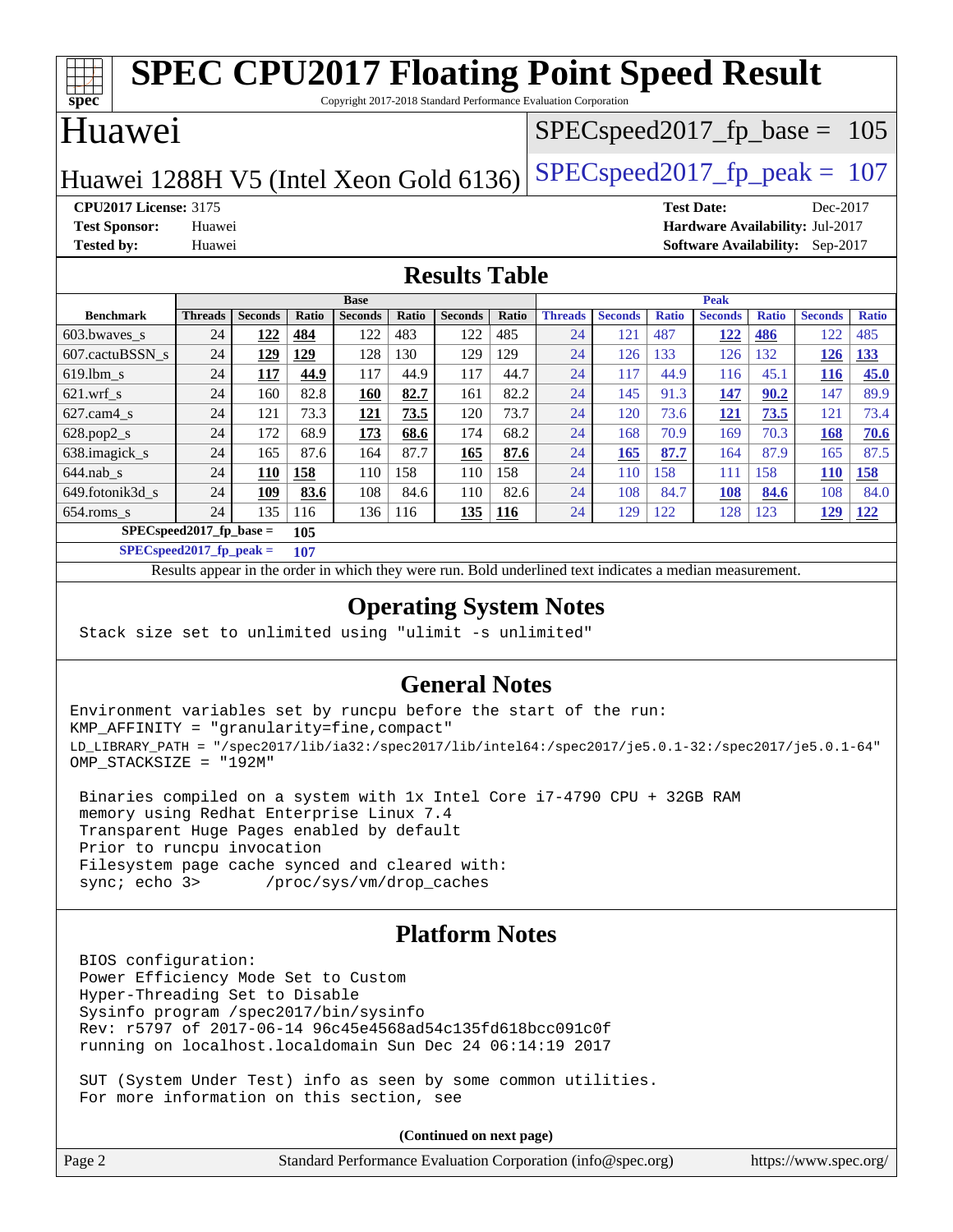| <b>SPEC CPU2017 Floating Point Speed Result</b><br>spec                                                                                                                                                                                                                                                                                                                                                                             | Copyright 2017-2018 Standard Performance Evaluation Corporation                                                                                                                                                     |                                          |                                                                                |
|-------------------------------------------------------------------------------------------------------------------------------------------------------------------------------------------------------------------------------------------------------------------------------------------------------------------------------------------------------------------------------------------------------------------------------------|---------------------------------------------------------------------------------------------------------------------------------------------------------------------------------------------------------------------|------------------------------------------|--------------------------------------------------------------------------------|
| Huawei                                                                                                                                                                                                                                                                                                                                                                                                                              |                                                                                                                                                                                                                     | $SPEC speed2017_f p\_base = 105$         |                                                                                |
| Huawei 1288H V5 (Intel Xeon Gold 6136)                                                                                                                                                                                                                                                                                                                                                                                              |                                                                                                                                                                                                                     | $SPEC speed2017_fp\_peak = 107$          |                                                                                |
| <b>CPU2017 License: 3175</b><br><b>Test Sponsor:</b><br>Huawei<br><b>Tested by:</b><br>Huawei                                                                                                                                                                                                                                                                                                                                       |                                                                                                                                                                                                                     | <b>Test Date:</b>                        | Dec-2017<br>Hardware Availability: Jul-2017<br>Software Availability: Sep-2017 |
|                                                                                                                                                                                                                                                                                                                                                                                                                                     | <b>Platform Notes (Continued)</b>                                                                                                                                                                                   |                                          |                                                                                |
| https://www.spec.org/cpu2017/Docs/config.html#sysinfo                                                                                                                                                                                                                                                                                                                                                                               |                                                                                                                                                                                                                     |                                          |                                                                                |
| From /proc/cpuinfo<br>model name: Intel(R) Xeon(R) Gold 6136 CPU @ 3.00GHz<br>"physical id"s (chips)<br>2<br>24 "processors"<br>cores, siblings (Caution: counting these is hw and system dependent. The following<br>excerpts from /proc/cpuinfo might not be reliable. Use with caution.)<br>cpu cores : 12<br>siblings : 12<br>physical 0: cores 0 1 2 3 4 9 10 16 18 19 25 26<br>physical 1: cores 0 1 2 3 4 8 9 11 17 18 19 20 |                                                                                                                                                                                                                     |                                          |                                                                                |
| From 1scpu:<br>Architecture:<br>$CPU$ op-mode( $s$ ):<br>Byte Order:<br>CPU(s):<br>On-line $CPU(s)$ list:<br>Thread(s) per core:<br>Core(s) per socket:<br>Socket(s):<br>NUMA $node(s):$<br>Vendor ID:<br>CPU family:<br>Model:<br>Model name:<br>Stepping:<br>CPU MHz:<br>BogoMIPS:<br>Virtualization:<br>Lld cache:<br>Lli cache:<br>$L2$ cache:<br>L3 cache:<br>NUMA node0 CPU(s):<br>NUMA nodel CPU(s):                         | x86_64<br>$32$ -bit, $64$ -bit<br>Little Endian<br>24<br>$0 - 23$<br>1<br>12<br>2<br>2<br>GenuineIntel<br>6<br>85<br>4<br>3001.000<br>6006.03<br>$VT - x$<br>32K<br>32K<br>1024K<br>25344K<br>$0 - 11$<br>$12 - 23$ | Intel(R) Xeon(R) Gold 6136 CPU @ 3.00GHz |                                                                                |
| /proc/cpuinfo cache data<br>cache size : 25344 KB<br>From numactl --hardware WARNING: a numactl 'node' might or might not correspond to a<br>physical chip.<br>$available: 2 nodes (0-1)$<br>node 0 cpus: 0 1 2 3 4 5 6 7 8 9 10 11<br>node 0 size: 194709 MB<br>node 0 free: 189023 MB                                                                                                                                             |                                                                                                                                                                                                                     |                                          |                                                                                |
|                                                                                                                                                                                                                                                                                                                                                                                                                                     | (Continued on next page)                                                                                                                                                                                            |                                          |                                                                                |
| Page 3                                                                                                                                                                                                                                                                                                                                                                                                                              | Standard Performance Evaluation Corporation (info@spec.org)                                                                                                                                                         |                                          | https://www.spec.org/                                                          |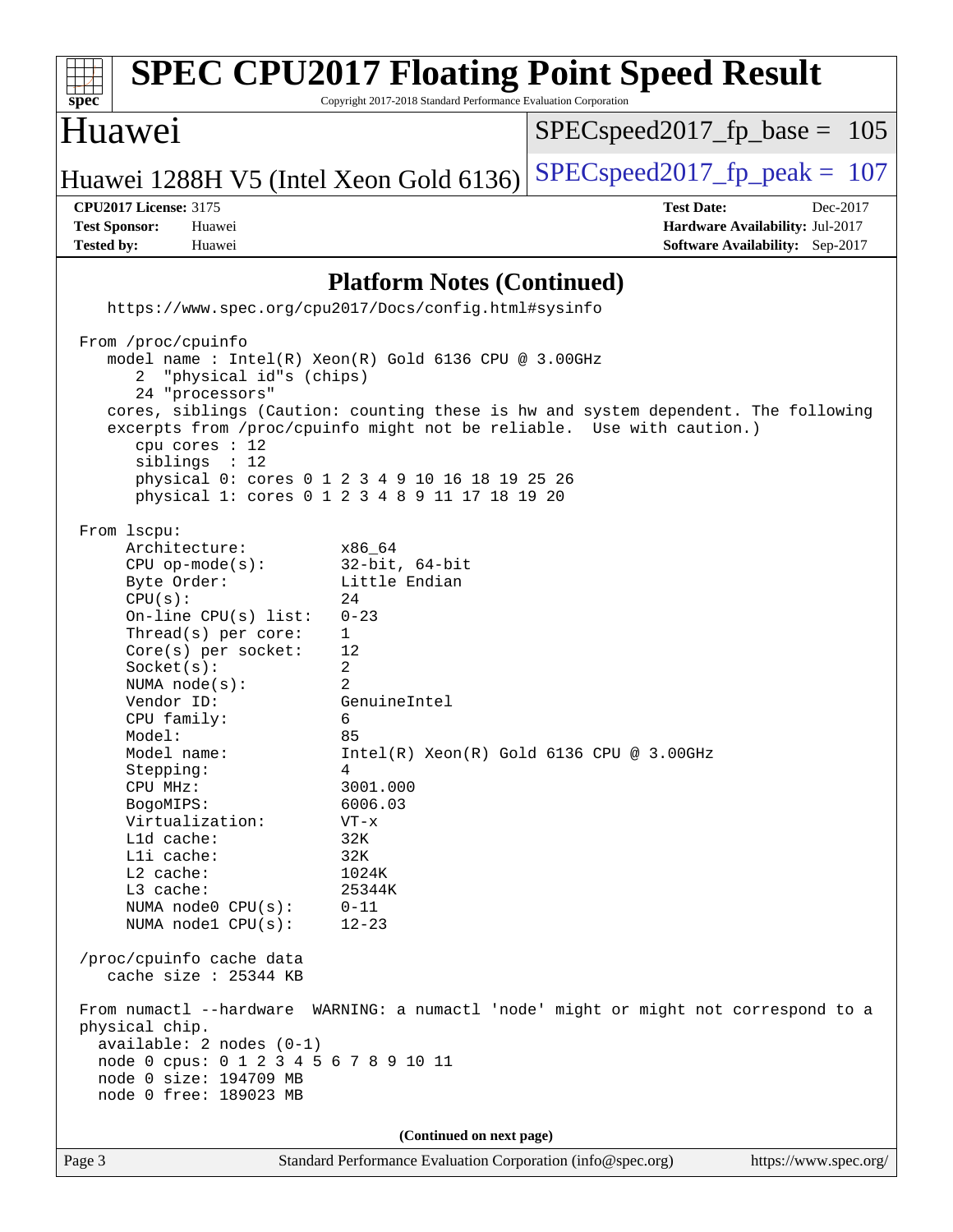| <b>SPEC CPU2017 Floating Point Speed Result</b><br>spec<br>Copyright 2017-2018 Standard Performance Evaluation Corporation                                                                                                                                                                                                                                                                                                                                                                                                                                                                                                                                                                                                                                                                                                                                                                                                                                                                                                                                                                                                                                                                                                                                                                                                                                                                                                                            |                                  |  |  |
|-------------------------------------------------------------------------------------------------------------------------------------------------------------------------------------------------------------------------------------------------------------------------------------------------------------------------------------------------------------------------------------------------------------------------------------------------------------------------------------------------------------------------------------------------------------------------------------------------------------------------------------------------------------------------------------------------------------------------------------------------------------------------------------------------------------------------------------------------------------------------------------------------------------------------------------------------------------------------------------------------------------------------------------------------------------------------------------------------------------------------------------------------------------------------------------------------------------------------------------------------------------------------------------------------------------------------------------------------------------------------------------------------------------------------------------------------------|----------------------------------|--|--|
| Huawei                                                                                                                                                                                                                                                                                                                                                                                                                                                                                                                                                                                                                                                                                                                                                                                                                                                                                                                                                                                                                                                                                                                                                                                                                                                                                                                                                                                                                                                | $SPEC speed2017_f p\_base = 105$ |  |  |
| Huawei 1288H V5 (Intel Xeon Gold 6136)                                                                                                                                                                                                                                                                                                                                                                                                                                                                                                                                                                                                                                                                                                                                                                                                                                                                                                                                                                                                                                                                                                                                                                                                                                                                                                                                                                                                                | $SPEC speed2017_fp\_peak = 107$  |  |  |
| <b>CPU2017 License: 3175</b>                                                                                                                                                                                                                                                                                                                                                                                                                                                                                                                                                                                                                                                                                                                                                                                                                                                                                                                                                                                                                                                                                                                                                                                                                                                                                                                                                                                                                          | <b>Test Date:</b><br>Dec-2017    |  |  |
| <b>Test Sponsor:</b><br>Huawei                                                                                                                                                                                                                                                                                                                                                                                                                                                                                                                                                                                                                                                                                                                                                                                                                                                                                                                                                                                                                                                                                                                                                                                                                                                                                                                                                                                                                        | Hardware Availability: Jul-2017  |  |  |
|                                                                                                                                                                                                                                                                                                                                                                                                                                                                                                                                                                                                                                                                                                                                                                                                                                                                                                                                                                                                                                                                                                                                                                                                                                                                                                                                                                                                                                                       |                                  |  |  |
|                                                                                                                                                                                                                                                                                                                                                                                                                                                                                                                                                                                                                                                                                                                                                                                                                                                                                                                                                                                                                                                                                                                                                                                                                                                                                                                                                                                                                                                       |                                  |  |  |
| Software Availability: Sep-2017<br><b>Tested by:</b><br>Huawei<br><b>Platform Notes (Continued)</b><br>node 1 cpus: 12 13 14 15 16 17 18 19 20 21 22 23<br>node 1 size: 196608 MB<br>node 1 free: 190577 MB<br>node distances:<br>node<br>$\mathbf{0}$<br>$\overline{\phantom{1}}$<br>0:<br>10 21<br>1:<br>21<br>10<br>From /proc/meminfo<br>MemTotal:<br>394145208 kB<br>HugePages_Total:<br>0<br>Hugepagesize:<br>2048 kB<br>From /etc/*release* /etc/*version*<br>os-release:<br>NAME="Red Hat Enterprise Linux Server"<br>VERSION="7.3 (Maipo)"<br>ID="rhel"<br>ID_LIKE="fedora"<br>VERSION_ID="7.3"<br>PRETTY_NAME="Red Hat Enterprise Linux Server 7.3 (Maipo)"<br>ANSI COLOR="0;31"<br>CPE_NAME="cpe:/o:redhat:enterprise_linux:7.3:GA:server"<br>redhat-release: Red Hat Enterprise Linux Server release 7.3 (Maipo)<br>system-release: Red Hat Enterprise Linux Server release 7.3 (Maipo)<br>system-release-cpe: cpe:/o:redhat:enterprise_linux:7.3:ga:server<br>uname $-a$ :<br>Linux localhost.localdomain 3.10.0-514.el7.x86_64 #1 SMP Wed Oct 19 11:24:13 EDT 2016<br>x86_64 x86_64 x86_64 GNU/Linux<br>run-level 3 Dec 23 13:04<br>SPEC is set to: /spec2017<br>Filesystem Type Size Used Avail Use% Mounted on<br>/dev/sda2 xfs 781G 228G 554G 30% /<br>Additional information from dmidecode follows. WARNING: Use caution when you interpret<br>this section. The 'dmidecode' program reads system data which is "intended to allow |                                  |  |  |
| BIOS INSYDE Corp. 0.31 09/29/2017<br>Memory:                                                                                                                                                                                                                                                                                                                                                                                                                                                                                                                                                                                                                                                                                                                                                                                                                                                                                                                                                                                                                                                                                                                                                                                                                                                                                                                                                                                                          |                                  |  |  |
| 24x Samsung M393A2K43BB1-CTD 16 GB 2 rank 2666                                                                                                                                                                                                                                                                                                                                                                                                                                                                                                                                                                                                                                                                                                                                                                                                                                                                                                                                                                                                                                                                                                                                                                                                                                                                                                                                                                                                        |                                  |  |  |
| (End of data from sysinfo program)                                                                                                                                                                                                                                                                                                                                                                                                                                                                                                                                                                                                                                                                                                                                                                                                                                                                                                                                                                                                                                                                                                                                                                                                                                                                                                                                                                                                                    |                                  |  |  |
|                                                                                                                                                                                                                                                                                                                                                                                                                                                                                                                                                                                                                                                                                                                                                                                                                                                                                                                                                                                                                                                                                                                                                                                                                                                                                                                                                                                                                                                       |                                  |  |  |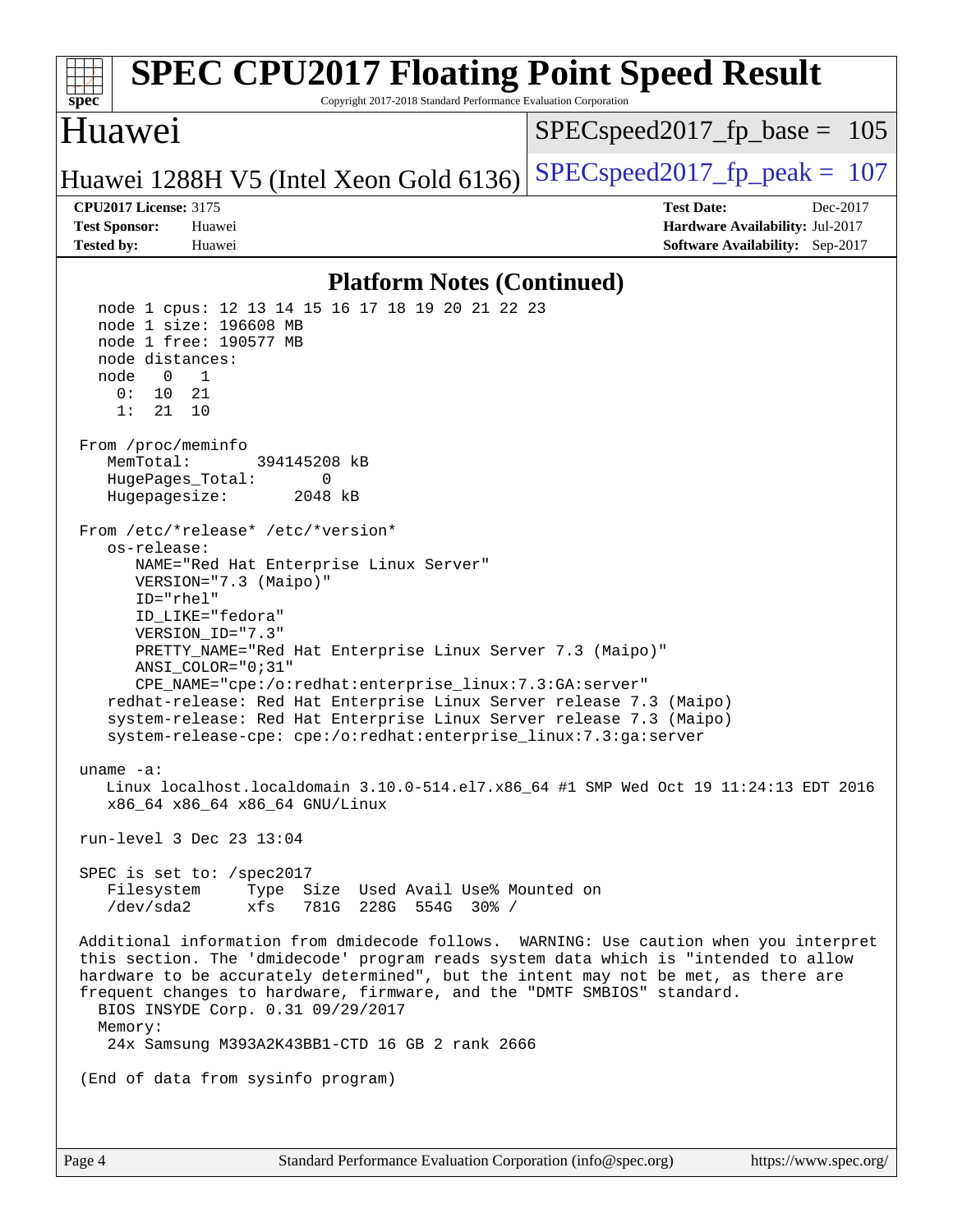| <b>SPEC CPU2017 Floating Point Speed Result</b><br>$s\overline{pec}$<br>Copyright 2017-2018 Standard Performance Evaluation Corporation                                                       |                                                                                                            |  |
|-----------------------------------------------------------------------------------------------------------------------------------------------------------------------------------------------|------------------------------------------------------------------------------------------------------------|--|
| Huawei                                                                                                                                                                                        | $SPEC speed2017_fp\_base = 105$                                                                            |  |
| Huawei 1288H V5 (Intel Xeon Gold 6136)                                                                                                                                                        | $SPEC speed2017_fp_peak = 107$                                                                             |  |
| <b>CPU2017 License: 3175</b><br><b>Test Sponsor:</b><br>Huawei<br><b>Tested by:</b><br>Huawei                                                                                                 | <b>Test Date:</b><br>Dec-2017<br><b>Hardware Availability: Jul-2017</b><br>Software Availability: Sep-2017 |  |
| <b>Compiler Version Notes</b>                                                                                                                                                                 |                                                                                                            |  |
| 619.1bm_s(base) 638.imagick_s(base, peak) 644.nab_s(base, peak)<br>CC.                                                                                                                        |                                                                                                            |  |
| icc (ICC) 18.0.0 20170811<br>Copyright (C) 1985-2017 Intel Corporation. All rights reserved.                                                                                                  |                                                                                                            |  |
| $619.1$ bm_s(peak)<br>CC.                                                                                                                                                                     |                                                                                                            |  |
| icc (ICC) 18.0.0 20170811<br>Copyright (C) 1985-2017 Intel Corporation. All rights reserved.                                                                                                  |                                                                                                            |  |
| 607.cactuBSSN_s(base)<br>FC.                                                                                                                                                                  |                                                                                                            |  |
| icpc (ICC) 18.0.0 20170811<br>Copyright (C) 1985-2017 Intel Corporation. All rights reserved.<br>icc (ICC) 18.0.0 20170811<br>Copyright (C) 1985-2017 Intel Corporation. All rights reserved. |                                                                                                            |  |
| ifort (IFORT) 18.0.0 20170811<br>Copyright (C) 1985-2017 Intel Corporation. All rights reserved.                                                                                              |                                                                                                            |  |
| FC<br>607.cactuBSSN_s(peak)                                                                                                                                                                   |                                                                                                            |  |
| icpc (ICC) 18.0.0 20170811<br>Copyright (C) 1985-2017 Intel Corporation. All rights reserved.<br>icc (ICC) 18.0.0 20170811                                                                    |                                                                                                            |  |
| Copyright (C) 1985-2017 Intel Corporation. All rights reserved.<br>ifort (IFORT) 18.0.0 20170811<br>Copyright (C) 1985-2017 Intel Corporation. All rights reserved.                           |                                                                                                            |  |
| FC 603.bwaves_s(base) 649.fotonik3d_s(base) 654.roms_s(base)                                                                                                                                  |                                                                                                            |  |
| ifort (IFORT) 18.0.0 20170811<br>Copyright (C) 1985-2017 Intel Corporation. All rights reserved.                                                                                              |                                                                                                            |  |
| 603.bwaves_s(peak) 649.fotonik3d_s(peak) 654.roms_s(peak)<br>FC.                                                                                                                              |                                                                                                            |  |
| ifort (IFORT) 18.0.0 20170811                                                                                                                                                                 |                                                                                                            |  |
| (Continued on next page)<br>Page 5<br>Standard Performance Evaluation Corporation (info@spec.org)                                                                                             | https://www.spec.org/                                                                                      |  |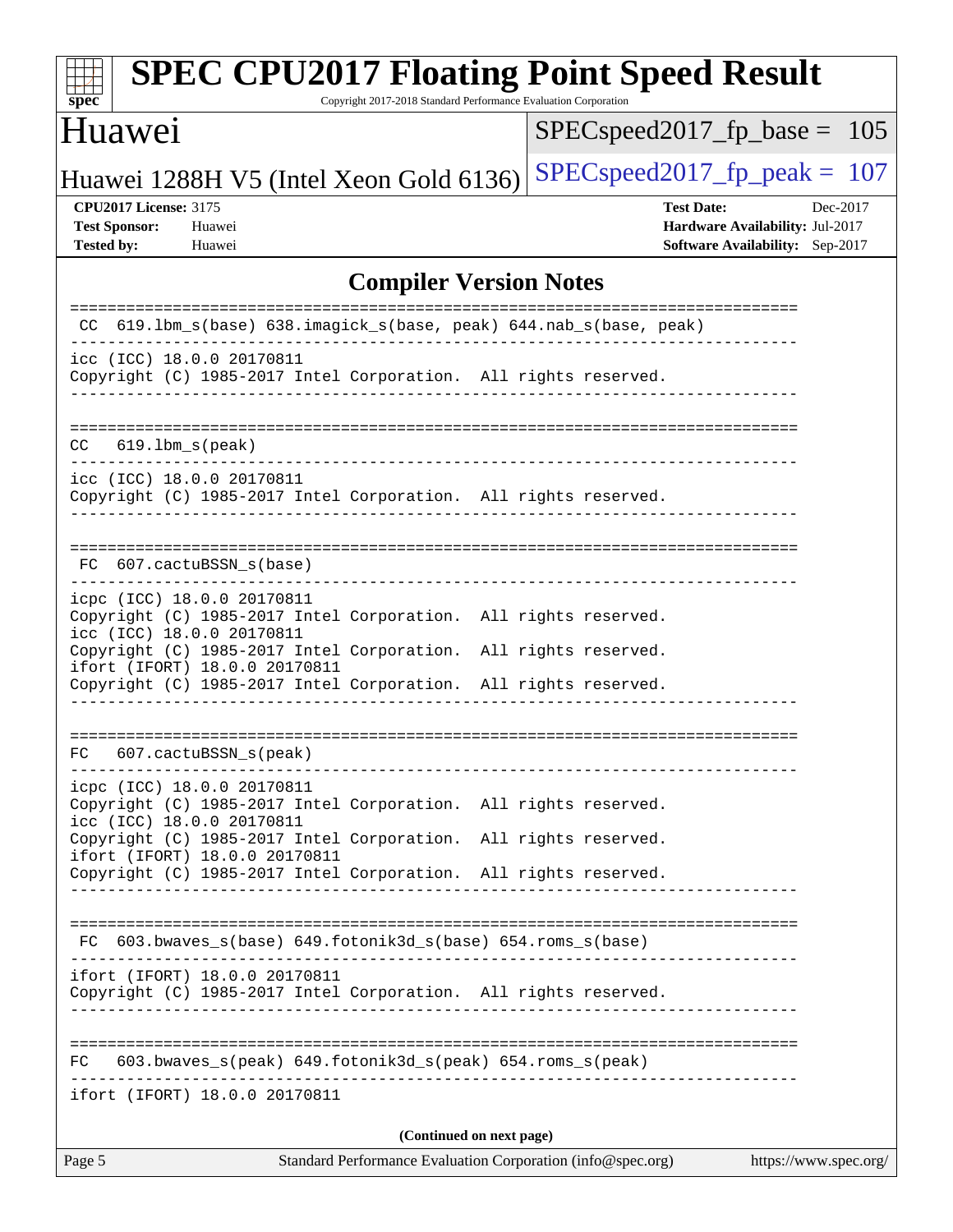| <b>SPEC CPU2017 Floating Point Speed Result</b><br>$Spec^*$<br>Copyright 2017-2018 Standard Performance Evaluation Corporation |                                        |  |  |  |
|--------------------------------------------------------------------------------------------------------------------------------|----------------------------------------|--|--|--|
| Huawei                                                                                                                         | $SPEC speed2017_fp\_base = 105$        |  |  |  |
| $SPEC speed2017_fp\_peak = 107$<br>Huawei 1288H V5 (Intel Xeon Gold 6136)                                                      |                                        |  |  |  |
| <b>CPU2017 License: 3175</b>                                                                                                   | <b>Test Date:</b><br>Dec-2017          |  |  |  |
| <b>Test Sponsor:</b><br>Huawei                                                                                                 | Hardware Availability: Jul-2017        |  |  |  |
| <b>Tested by:</b><br>Huawei                                                                                                    | <b>Software Availability:</b> Sep-2017 |  |  |  |
| <b>Compiler Version Notes (Continued)</b><br>Copyright (C) 1985-2017 Intel Corporation. All rights reserved.                   |                                        |  |  |  |
| 621.wrf $s(base)$ 627.cam4 $s(base, peak)$ 628.pop2 $s(base)$<br>CC.                                                           |                                        |  |  |  |
| ifort (IFORT) 18.0.0 20170811<br>Copyright (C) 1985-2017 Intel Corporation. All rights reserved.<br>icc (ICC) 18.0.0 20170811  |                                        |  |  |  |
| Copyright (C) 1985-2017 Intel Corporation. All rights reserved.                                                                |                                        |  |  |  |

**(Continued on next page)**

Page 6 Standard Performance Evaluation Corporation [\(info@spec.org\)](mailto:info@spec.org) <https://www.spec.org/>

| Copyright (C) 1985-2017 Intel Corporation. All rights reserved.<br>___________________________________                        |  |
|-------------------------------------------------------------------------------------------------------------------------------|--|
|                                                                                                                               |  |
| CC $621.wrf$ s(base) $627.cam4$ s(base, peak) $628.pop2$ s(base)                                                              |  |
| ifort (IFORT) 18.0.0 20170811<br>Copyright (C) 1985-2017 Intel Corporation. All rights reserved.<br>icc (ICC) 18.0.0 20170811 |  |
| Copyright (C) 1985-2017 Intel Corporation. All rights reserved.                                                               |  |
| $CC$ 621.wrf $s$ (peak) 628.pop2 $s$ (peak)                                                                                   |  |
| ifort (IFORT) 18.0.0 20170811<br>Copyright (C) 1985-2017 Intel Corporation. All rights reserved.<br>icc (ICC) 18.0.0 20170811 |  |
| Copyright (C) 1985-2017 Intel Corporation. All rights reserved.                                                               |  |

## **[Base Compiler Invocation](http://www.spec.org/auto/cpu2017/Docs/result-fields.html#BaseCompilerInvocation)**

[C benchmarks](http://www.spec.org/auto/cpu2017/Docs/result-fields.html#Cbenchmarks): [icc](http://www.spec.org/cpu2017/results/res2018q1/cpu2017-20171224-01998.flags.html#user_CCbase_intel_icc_18.0_66fc1ee009f7361af1fbd72ca7dcefbb700085f36577c54f309893dd4ec40d12360134090235512931783d35fd58c0460139e722d5067c5574d8eaf2b3e37e92)

[Fortran benchmarks](http://www.spec.org/auto/cpu2017/Docs/result-fields.html#Fortranbenchmarks): [ifort](http://www.spec.org/cpu2017/results/res2018q1/cpu2017-20171224-01998.flags.html#user_FCbase_intel_ifort_18.0_8111460550e3ca792625aed983ce982f94888b8b503583aa7ba2b8303487b4d8a21a13e7191a45c5fd58ff318f48f9492884d4413fa793fd88dd292cad7027ca)

[Benchmarks using both Fortran and C](http://www.spec.org/auto/cpu2017/Docs/result-fields.html#BenchmarksusingbothFortranandC): [ifort](http://www.spec.org/cpu2017/results/res2018q1/cpu2017-20171224-01998.flags.html#user_CC_FCbase_intel_ifort_18.0_8111460550e3ca792625aed983ce982f94888b8b503583aa7ba2b8303487b4d8a21a13e7191a45c5fd58ff318f48f9492884d4413fa793fd88dd292cad7027ca) [icc](http://www.spec.org/cpu2017/results/res2018q1/cpu2017-20171224-01998.flags.html#user_CC_FCbase_intel_icc_18.0_66fc1ee009f7361af1fbd72ca7dcefbb700085f36577c54f309893dd4ec40d12360134090235512931783d35fd58c0460139e722d5067c5574d8eaf2b3e37e92)

[Benchmarks using Fortran, C, and C++:](http://www.spec.org/auto/cpu2017/Docs/result-fields.html#BenchmarksusingFortranCandCXX) [icpc](http://www.spec.org/cpu2017/results/res2018q1/cpu2017-20171224-01998.flags.html#user_CC_CXX_FCbase_intel_icpc_18.0_c510b6838c7f56d33e37e94d029a35b4a7bccf4766a728ee175e80a419847e808290a9b78be685c44ab727ea267ec2f070ec5dc83b407c0218cded6866a35d07) [icc](http://www.spec.org/cpu2017/results/res2018q1/cpu2017-20171224-01998.flags.html#user_CC_CXX_FCbase_intel_icc_18.0_66fc1ee009f7361af1fbd72ca7dcefbb700085f36577c54f309893dd4ec40d12360134090235512931783d35fd58c0460139e722d5067c5574d8eaf2b3e37e92) [ifort](http://www.spec.org/cpu2017/results/res2018q1/cpu2017-20171224-01998.flags.html#user_CC_CXX_FCbase_intel_ifort_18.0_8111460550e3ca792625aed983ce982f94888b8b503583aa7ba2b8303487b4d8a21a13e7191a45c5fd58ff318f48f9492884d4413fa793fd88dd292cad7027ca)

# **[Base Portability Flags](http://www.spec.org/auto/cpu2017/Docs/result-fields.html#BasePortabilityFlags)**

 603.bwaves\_s: [-DSPEC\\_LP64](http://www.spec.org/cpu2017/results/res2018q1/cpu2017-20171224-01998.flags.html#suite_basePORTABILITY603_bwaves_s_DSPEC_LP64) 607.cactuBSSN\_s: [-DSPEC\\_LP64](http://www.spec.org/cpu2017/results/res2018q1/cpu2017-20171224-01998.flags.html#suite_basePORTABILITY607_cactuBSSN_s_DSPEC_LP64) 619.lbm\_s: [-DSPEC\\_LP64](http://www.spec.org/cpu2017/results/res2018q1/cpu2017-20171224-01998.flags.html#suite_basePORTABILITY619_lbm_s_DSPEC_LP64) 621.wrf\_s: [-DSPEC\\_LP64](http://www.spec.org/cpu2017/results/res2018q1/cpu2017-20171224-01998.flags.html#suite_basePORTABILITY621_wrf_s_DSPEC_LP64) [-DSPEC\\_CASE\\_FLAG](http://www.spec.org/cpu2017/results/res2018q1/cpu2017-20171224-01998.flags.html#b621.wrf_s_baseCPORTABILITY_DSPEC_CASE_FLAG) [-convert big\\_endian](http://www.spec.org/cpu2017/results/res2018q1/cpu2017-20171224-01998.flags.html#user_baseFPORTABILITY621_wrf_s_convert_big_endian_c3194028bc08c63ac5d04de18c48ce6d347e4e562e8892b8bdbdc0214820426deb8554edfa529a3fb25a586e65a3d812c835984020483e7e73212c4d31a38223) 627.cam4\_s: [-DSPEC\\_LP64](http://www.spec.org/cpu2017/results/res2018q1/cpu2017-20171224-01998.flags.html#suite_basePORTABILITY627_cam4_s_DSPEC_LP64) [-DSPEC\\_CASE\\_FLAG](http://www.spec.org/cpu2017/results/res2018q1/cpu2017-20171224-01998.flags.html#b627.cam4_s_baseCPORTABILITY_DSPEC_CASE_FLAG) 628.pop2\_s: [-DSPEC\\_LP64](http://www.spec.org/cpu2017/results/res2018q1/cpu2017-20171224-01998.flags.html#suite_basePORTABILITY628_pop2_s_DSPEC_LP64) [-DSPEC\\_CASE\\_FLAG](http://www.spec.org/cpu2017/results/res2018q1/cpu2017-20171224-01998.flags.html#b628.pop2_s_baseCPORTABILITY_DSPEC_CASE_FLAG) [-convert big\\_endian](http://www.spec.org/cpu2017/results/res2018q1/cpu2017-20171224-01998.flags.html#user_baseFPORTABILITY628_pop2_s_convert_big_endian_c3194028bc08c63ac5d04de18c48ce6d347e4e562e8892b8bdbdc0214820426deb8554edfa529a3fb25a586e65a3d812c835984020483e7e73212c4d31a38223) [-assume byterecl](http://www.spec.org/cpu2017/results/res2018q1/cpu2017-20171224-01998.flags.html#user_baseFPORTABILITY628_pop2_s_assume_byterecl_7e47d18b9513cf18525430bbf0f2177aa9bf368bc7a059c09b2c06a34b53bd3447c950d3f8d6c70e3faf3a05c8557d66a5798b567902e8849adc142926523472)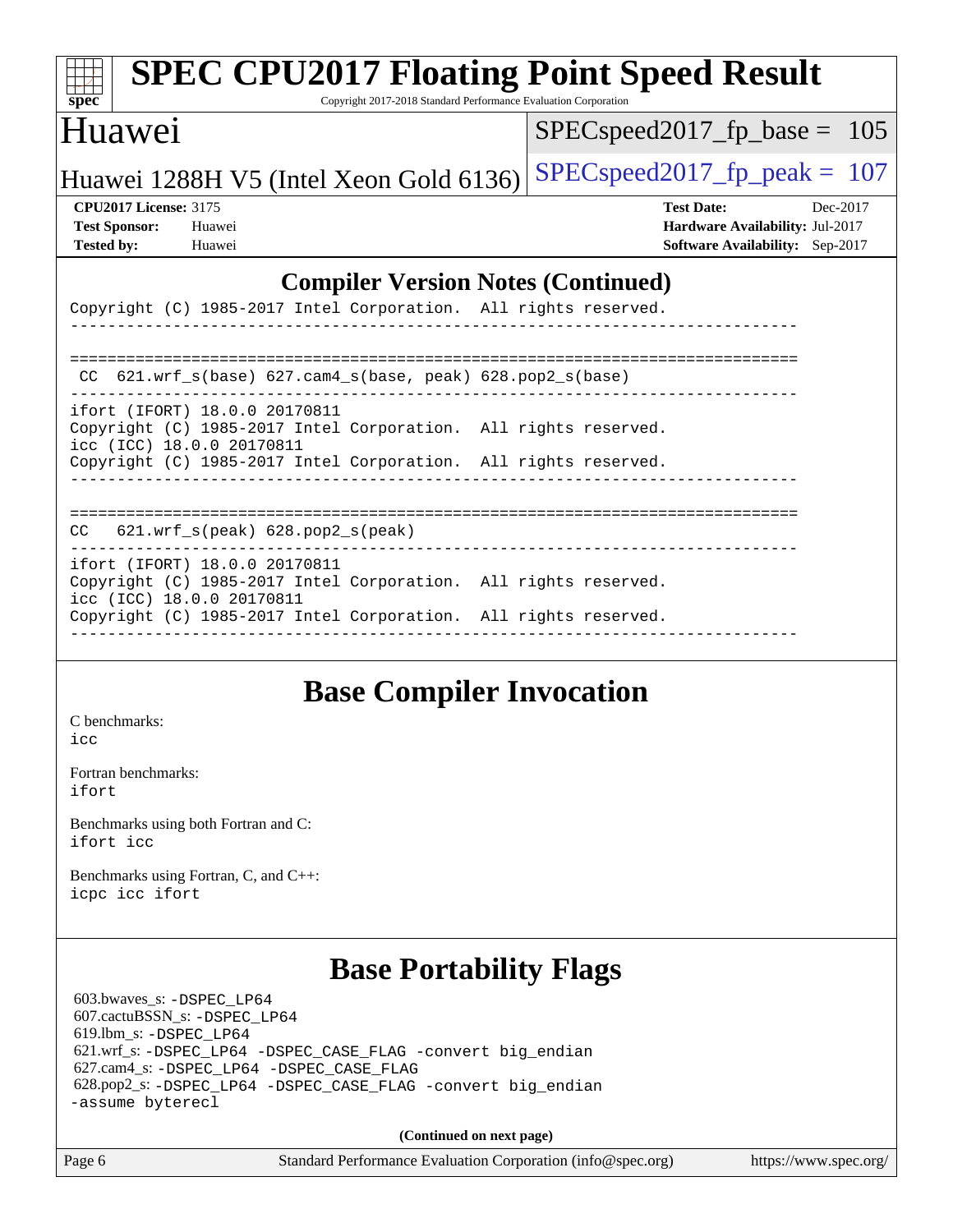# **[spec](http://www.spec.org/)**

# **[SPEC CPU2017 Floating Point Speed Result](http://www.spec.org/auto/cpu2017/Docs/result-fields.html#SPECCPU2017FloatingPointSpeedResult)**

Copyright 2017-2018 Standard Performance Evaluation Corporation

#### Huawei

SPECspeed2017 fp base =  $105$ 

Huawei 1288H V5 (Intel Xeon Gold 6136) SPECspeed 2017 fp peak = 107

**[CPU2017 License:](http://www.spec.org/auto/cpu2017/Docs/result-fields.html#CPU2017License)** 3175 **[Test Date:](http://www.spec.org/auto/cpu2017/Docs/result-fields.html#TestDate)** Dec-2017 **[Test Sponsor:](http://www.spec.org/auto/cpu2017/Docs/result-fields.html#TestSponsor)** Huawei **[Hardware Availability:](http://www.spec.org/auto/cpu2017/Docs/result-fields.html#HardwareAvailability)** Jul-2017 **[Tested by:](http://www.spec.org/auto/cpu2017/Docs/result-fields.html#Testedby)** Huawei **[Software Availability:](http://www.spec.org/auto/cpu2017/Docs/result-fields.html#SoftwareAvailability)** Sep-2017

# **[Base Portability Flags \(Continued\)](http://www.spec.org/auto/cpu2017/Docs/result-fields.html#BasePortabilityFlags)**

 638.imagick\_s: [-DSPEC\\_LP64](http://www.spec.org/cpu2017/results/res2018q1/cpu2017-20171224-01998.flags.html#suite_basePORTABILITY638_imagick_s_DSPEC_LP64) 644.nab\_s: [-DSPEC\\_LP64](http://www.spec.org/cpu2017/results/res2018q1/cpu2017-20171224-01998.flags.html#suite_basePORTABILITY644_nab_s_DSPEC_LP64) 649.fotonik3d\_s: [-DSPEC\\_LP64](http://www.spec.org/cpu2017/results/res2018q1/cpu2017-20171224-01998.flags.html#suite_basePORTABILITY649_fotonik3d_s_DSPEC_LP64) 654.roms\_s: [-DSPEC\\_LP64](http://www.spec.org/cpu2017/results/res2018q1/cpu2017-20171224-01998.flags.html#suite_basePORTABILITY654_roms_s_DSPEC_LP64)

**[Base Optimization Flags](http://www.spec.org/auto/cpu2017/Docs/result-fields.html#BaseOptimizationFlags)**

[C benchmarks](http://www.spec.org/auto/cpu2017/Docs/result-fields.html#Cbenchmarks):

[-xCORE-AVX2](http://www.spec.org/cpu2017/results/res2018q1/cpu2017-20171224-01998.flags.html#user_CCbase_f-xCORE-AVX2) [-ipo](http://www.spec.org/cpu2017/results/res2018q1/cpu2017-20171224-01998.flags.html#user_CCbase_f-ipo) [-O3](http://www.spec.org/cpu2017/results/res2018q1/cpu2017-20171224-01998.flags.html#user_CCbase_f-O3) [-no-prec-div](http://www.spec.org/cpu2017/results/res2018q1/cpu2017-20171224-01998.flags.html#user_CCbase_f-no-prec-div) [-qopt-prefetch](http://www.spec.org/cpu2017/results/res2018q1/cpu2017-20171224-01998.flags.html#user_CCbase_f-qopt-prefetch) [-ffinite-math-only](http://www.spec.org/cpu2017/results/res2018q1/cpu2017-20171224-01998.flags.html#user_CCbase_f_finite_math_only_cb91587bd2077682c4b38af759c288ed7c732db004271a9512da14a4f8007909a5f1427ecbf1a0fb78ff2a814402c6114ac565ca162485bbcae155b5e4258871) [-qopt-mem-layout-trans=3](http://www.spec.org/cpu2017/results/res2018q1/cpu2017-20171224-01998.flags.html#user_CCbase_f-qopt-mem-layout-trans_de80db37974c74b1f0e20d883f0b675c88c3b01e9d123adea9b28688d64333345fb62bc4a798493513fdb68f60282f9a726aa07f478b2f7113531aecce732043) [-qopenmp](http://www.spec.org/cpu2017/results/res2018q1/cpu2017-20171224-01998.flags.html#user_CCbase_qopenmp_16be0c44f24f464004c6784a7acb94aca937f053568ce72f94b139a11c7c168634a55f6653758ddd83bcf7b8463e8028bb0b48b77bcddc6b78d5d95bb1df2967) [-DSPEC\\_OPENMP](http://www.spec.org/cpu2017/results/res2018q1/cpu2017-20171224-01998.flags.html#suite_CCbase_DSPEC_OPENMP)

[Fortran benchmarks](http://www.spec.org/auto/cpu2017/Docs/result-fields.html#Fortranbenchmarks):

-DSPEC OPENMP [-xCORE-AVX2](http://www.spec.org/cpu2017/results/res2018q1/cpu2017-20171224-01998.flags.html#user_FCbase_f-xCORE-AVX2) [-ipo](http://www.spec.org/cpu2017/results/res2018q1/cpu2017-20171224-01998.flags.html#user_FCbase_f-ipo) [-O3](http://www.spec.org/cpu2017/results/res2018q1/cpu2017-20171224-01998.flags.html#user_FCbase_f-O3) [-no-prec-div](http://www.spec.org/cpu2017/results/res2018q1/cpu2017-20171224-01998.flags.html#user_FCbase_f-no-prec-div) [-qopt-prefetch](http://www.spec.org/cpu2017/results/res2018q1/cpu2017-20171224-01998.flags.html#user_FCbase_f-qopt-prefetch) [-ffinite-math-only](http://www.spec.org/cpu2017/results/res2018q1/cpu2017-20171224-01998.flags.html#user_FCbase_f_finite_math_only_cb91587bd2077682c4b38af759c288ed7c732db004271a9512da14a4f8007909a5f1427ecbf1a0fb78ff2a814402c6114ac565ca162485bbcae155b5e4258871) [-qopt-mem-layout-trans=3](http://www.spec.org/cpu2017/results/res2018q1/cpu2017-20171224-01998.flags.html#user_FCbase_f-qopt-mem-layout-trans_de80db37974c74b1f0e20d883f0b675c88c3b01e9d123adea9b28688d64333345fb62bc4a798493513fdb68f60282f9a726aa07f478b2f7113531aecce732043) [-qopenmp](http://www.spec.org/cpu2017/results/res2018q1/cpu2017-20171224-01998.flags.html#user_FCbase_qopenmp_16be0c44f24f464004c6784a7acb94aca937f053568ce72f94b139a11c7c168634a55f6653758ddd83bcf7b8463e8028bb0b48b77bcddc6b78d5d95bb1df2967) [-nostandard-realloc-lhs](http://www.spec.org/cpu2017/results/res2018q1/cpu2017-20171224-01998.flags.html#user_FCbase_f_2003_std_realloc_82b4557e90729c0f113870c07e44d33d6f5a304b4f63d4c15d2d0f1fab99f5daaed73bdb9275d9ae411527f28b936061aa8b9c8f2d63842963b95c9dd6426b8a) [-align array32byte](http://www.spec.org/cpu2017/results/res2018q1/cpu2017-20171224-01998.flags.html#user_FCbase_align_array32byte_b982fe038af199962ba9a80c053b8342c548c85b40b8e86eb3cc33dee0d7986a4af373ac2d51c3f7cf710a18d62fdce2948f201cd044323541f22fc0fffc51b6)

[Benchmarks using both Fortran and C](http://www.spec.org/auto/cpu2017/Docs/result-fields.html#BenchmarksusingbothFortranandC):

[-xCORE-AVX2](http://www.spec.org/cpu2017/results/res2018q1/cpu2017-20171224-01998.flags.html#user_CC_FCbase_f-xCORE-AVX2) [-ipo](http://www.spec.org/cpu2017/results/res2018q1/cpu2017-20171224-01998.flags.html#user_CC_FCbase_f-ipo) [-O3](http://www.spec.org/cpu2017/results/res2018q1/cpu2017-20171224-01998.flags.html#user_CC_FCbase_f-O3) [-no-prec-div](http://www.spec.org/cpu2017/results/res2018q1/cpu2017-20171224-01998.flags.html#user_CC_FCbase_f-no-prec-div) [-qopt-prefetch](http://www.spec.org/cpu2017/results/res2018q1/cpu2017-20171224-01998.flags.html#user_CC_FCbase_f-qopt-prefetch) [-ffinite-math-only](http://www.spec.org/cpu2017/results/res2018q1/cpu2017-20171224-01998.flags.html#user_CC_FCbase_f_finite_math_only_cb91587bd2077682c4b38af759c288ed7c732db004271a9512da14a4f8007909a5f1427ecbf1a0fb78ff2a814402c6114ac565ca162485bbcae155b5e4258871) [-qopt-mem-layout-trans=3](http://www.spec.org/cpu2017/results/res2018q1/cpu2017-20171224-01998.flags.html#user_CC_FCbase_f-qopt-mem-layout-trans_de80db37974c74b1f0e20d883f0b675c88c3b01e9d123adea9b28688d64333345fb62bc4a798493513fdb68f60282f9a726aa07f478b2f7113531aecce732043) [-qopenmp](http://www.spec.org/cpu2017/results/res2018q1/cpu2017-20171224-01998.flags.html#user_CC_FCbase_qopenmp_16be0c44f24f464004c6784a7acb94aca937f053568ce72f94b139a11c7c168634a55f6653758ddd83bcf7b8463e8028bb0b48b77bcddc6b78d5d95bb1df2967) [-DSPEC\\_OPENMP](http://www.spec.org/cpu2017/results/res2018q1/cpu2017-20171224-01998.flags.html#suite_CC_FCbase_DSPEC_OPENMP) [-nostandard-realloc-lhs](http://www.spec.org/cpu2017/results/res2018q1/cpu2017-20171224-01998.flags.html#user_CC_FCbase_f_2003_std_realloc_82b4557e90729c0f113870c07e44d33d6f5a304b4f63d4c15d2d0f1fab99f5daaed73bdb9275d9ae411527f28b936061aa8b9c8f2d63842963b95c9dd6426b8a) [-align array32byte](http://www.spec.org/cpu2017/results/res2018q1/cpu2017-20171224-01998.flags.html#user_CC_FCbase_align_array32byte_b982fe038af199962ba9a80c053b8342c548c85b40b8e86eb3cc33dee0d7986a4af373ac2d51c3f7cf710a18d62fdce2948f201cd044323541f22fc0fffc51b6)

[Benchmarks using Fortran, C, and C++:](http://www.spec.org/auto/cpu2017/Docs/result-fields.html#BenchmarksusingFortranCandCXX)

[-xCORE-AVX2](http://www.spec.org/cpu2017/results/res2018q1/cpu2017-20171224-01998.flags.html#user_CC_CXX_FCbase_f-xCORE-AVX2) [-ipo](http://www.spec.org/cpu2017/results/res2018q1/cpu2017-20171224-01998.flags.html#user_CC_CXX_FCbase_f-ipo) [-O3](http://www.spec.org/cpu2017/results/res2018q1/cpu2017-20171224-01998.flags.html#user_CC_CXX_FCbase_f-O3) [-no-prec-div](http://www.spec.org/cpu2017/results/res2018q1/cpu2017-20171224-01998.flags.html#user_CC_CXX_FCbase_f-no-prec-div) [-qopt-prefetch](http://www.spec.org/cpu2017/results/res2018q1/cpu2017-20171224-01998.flags.html#user_CC_CXX_FCbase_f-qopt-prefetch) [-ffinite-math-only](http://www.spec.org/cpu2017/results/res2018q1/cpu2017-20171224-01998.flags.html#user_CC_CXX_FCbase_f_finite_math_only_cb91587bd2077682c4b38af759c288ed7c732db004271a9512da14a4f8007909a5f1427ecbf1a0fb78ff2a814402c6114ac565ca162485bbcae155b5e4258871) [-qopt-mem-layout-trans=3](http://www.spec.org/cpu2017/results/res2018q1/cpu2017-20171224-01998.flags.html#user_CC_CXX_FCbase_f-qopt-mem-layout-trans_de80db37974c74b1f0e20d883f0b675c88c3b01e9d123adea9b28688d64333345fb62bc4a798493513fdb68f60282f9a726aa07f478b2f7113531aecce732043) [-qopenmp](http://www.spec.org/cpu2017/results/res2018q1/cpu2017-20171224-01998.flags.html#user_CC_CXX_FCbase_qopenmp_16be0c44f24f464004c6784a7acb94aca937f053568ce72f94b139a11c7c168634a55f6653758ddd83bcf7b8463e8028bb0b48b77bcddc6b78d5d95bb1df2967) [-DSPEC\\_OPENMP](http://www.spec.org/cpu2017/results/res2018q1/cpu2017-20171224-01998.flags.html#suite_CC_CXX_FCbase_DSPEC_OPENMP) [-nostandard-realloc-lhs](http://www.spec.org/cpu2017/results/res2018q1/cpu2017-20171224-01998.flags.html#user_CC_CXX_FCbase_f_2003_std_realloc_82b4557e90729c0f113870c07e44d33d6f5a304b4f63d4c15d2d0f1fab99f5daaed73bdb9275d9ae411527f28b936061aa8b9c8f2d63842963b95c9dd6426b8a) [-align array32byte](http://www.spec.org/cpu2017/results/res2018q1/cpu2017-20171224-01998.flags.html#user_CC_CXX_FCbase_align_array32byte_b982fe038af199962ba9a80c053b8342c548c85b40b8e86eb3cc33dee0d7986a4af373ac2d51c3f7cf710a18d62fdce2948f201cd044323541f22fc0fffc51b6)

### **[Base Other Flags](http://www.spec.org/auto/cpu2017/Docs/result-fields.html#BaseOtherFlags)**

[C benchmarks](http://www.spec.org/auto/cpu2017/Docs/result-fields.html#Cbenchmarks):  $-m64 - std= c11$  $-m64 - std= c11$ [Fortran benchmarks](http://www.spec.org/auto/cpu2017/Docs/result-fields.html#Fortranbenchmarks): [-m64](http://www.spec.org/cpu2017/results/res2018q1/cpu2017-20171224-01998.flags.html#user_FCbase_intel_intel64_18.0_af43caccfc8ded86e7699f2159af6efc7655f51387b94da716254467f3c01020a5059329e2569e4053f409e7c9202a7efc638f7a6d1ffb3f52dea4a3e31d82ab) [Benchmarks using both Fortran and C](http://www.spec.org/auto/cpu2017/Docs/result-fields.html#BenchmarksusingbothFortranandC):  $-m64 - std = c11$  $-m64 - std = c11$ [Benchmarks using Fortran, C, and C++:](http://www.spec.org/auto/cpu2017/Docs/result-fields.html#BenchmarksusingFortranCandCXX)  $-m64 - std = c11$  $-m64 - std = c11$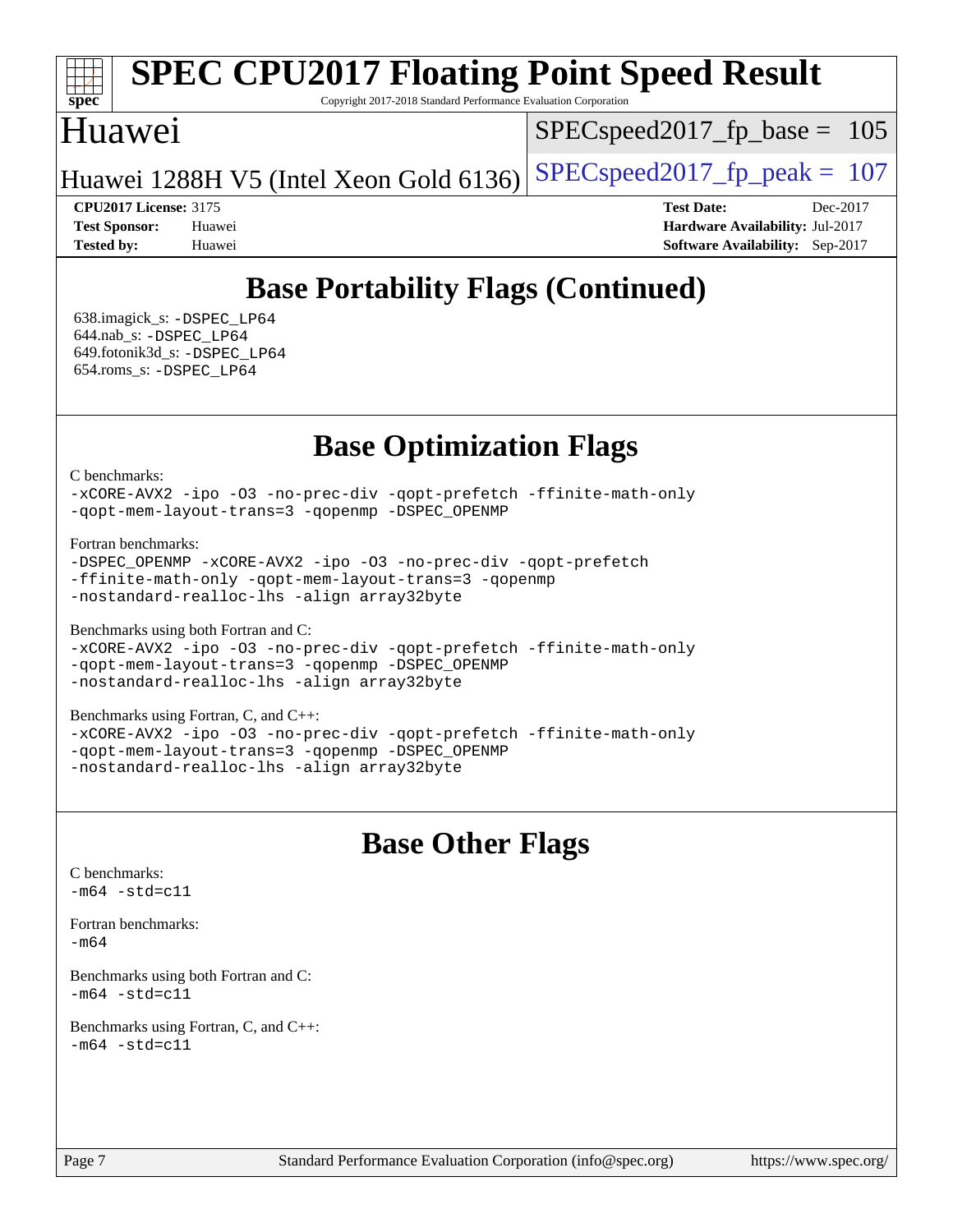# **[spec](http://www.spec.org/)**

# **[SPEC CPU2017 Floating Point Speed Result](http://www.spec.org/auto/cpu2017/Docs/result-fields.html#SPECCPU2017FloatingPointSpeedResult)**

Copyright 2017-2018 Standard Performance Evaluation Corporation

## Huawei

SPECspeed2017 fp base =  $105$ 

#### Huawei 1288H V5 (Intel Xeon Gold 6136) SPECspeed 2017 fp peak = 107

**[Test Sponsor:](http://www.spec.org/auto/cpu2017/Docs/result-fields.html#TestSponsor)** Huawei **[Hardware Availability:](http://www.spec.org/auto/cpu2017/Docs/result-fields.html#HardwareAvailability)** Jul-2017 **[Tested by:](http://www.spec.org/auto/cpu2017/Docs/result-fields.html#Testedby)** Huawei **[Software Availability:](http://www.spec.org/auto/cpu2017/Docs/result-fields.html#SoftwareAvailability)** Sep-2017

**[CPU2017 License:](http://www.spec.org/auto/cpu2017/Docs/result-fields.html#CPU2017License)** 3175 **[Test Date:](http://www.spec.org/auto/cpu2017/Docs/result-fields.html#TestDate)** Dec-2017

**[Peak Compiler Invocation](http://www.spec.org/auto/cpu2017/Docs/result-fields.html#PeakCompilerInvocation)**

[C benchmarks](http://www.spec.org/auto/cpu2017/Docs/result-fields.html#Cbenchmarks):

[icc](http://www.spec.org/cpu2017/results/res2018q1/cpu2017-20171224-01998.flags.html#user_CCpeak_intel_icc_18.0_66fc1ee009f7361af1fbd72ca7dcefbb700085f36577c54f309893dd4ec40d12360134090235512931783d35fd58c0460139e722d5067c5574d8eaf2b3e37e92)

[Fortran benchmarks](http://www.spec.org/auto/cpu2017/Docs/result-fields.html#Fortranbenchmarks): [ifort](http://www.spec.org/cpu2017/results/res2018q1/cpu2017-20171224-01998.flags.html#user_FCpeak_intel_ifort_18.0_8111460550e3ca792625aed983ce982f94888b8b503583aa7ba2b8303487b4d8a21a13e7191a45c5fd58ff318f48f9492884d4413fa793fd88dd292cad7027ca)

[Benchmarks using both Fortran and C](http://www.spec.org/auto/cpu2017/Docs/result-fields.html#BenchmarksusingbothFortranandC): [ifort](http://www.spec.org/cpu2017/results/res2018q1/cpu2017-20171224-01998.flags.html#user_CC_FCpeak_intel_ifort_18.0_8111460550e3ca792625aed983ce982f94888b8b503583aa7ba2b8303487b4d8a21a13e7191a45c5fd58ff318f48f9492884d4413fa793fd88dd292cad7027ca) [icc](http://www.spec.org/cpu2017/results/res2018q1/cpu2017-20171224-01998.flags.html#user_CC_FCpeak_intel_icc_18.0_66fc1ee009f7361af1fbd72ca7dcefbb700085f36577c54f309893dd4ec40d12360134090235512931783d35fd58c0460139e722d5067c5574d8eaf2b3e37e92)

[Benchmarks using Fortran, C, and C++](http://www.spec.org/auto/cpu2017/Docs/result-fields.html#BenchmarksusingFortranCandCXX): [icpc](http://www.spec.org/cpu2017/results/res2018q1/cpu2017-20171224-01998.flags.html#user_CC_CXX_FCpeak_intel_icpc_18.0_c510b6838c7f56d33e37e94d029a35b4a7bccf4766a728ee175e80a419847e808290a9b78be685c44ab727ea267ec2f070ec5dc83b407c0218cded6866a35d07) [icc](http://www.spec.org/cpu2017/results/res2018q1/cpu2017-20171224-01998.flags.html#user_CC_CXX_FCpeak_intel_icc_18.0_66fc1ee009f7361af1fbd72ca7dcefbb700085f36577c54f309893dd4ec40d12360134090235512931783d35fd58c0460139e722d5067c5574d8eaf2b3e37e92) [ifort](http://www.spec.org/cpu2017/results/res2018q1/cpu2017-20171224-01998.flags.html#user_CC_CXX_FCpeak_intel_ifort_18.0_8111460550e3ca792625aed983ce982f94888b8b503583aa7ba2b8303487b4d8a21a13e7191a45c5fd58ff318f48f9492884d4413fa793fd88dd292cad7027ca)

## **[Peak Portability Flags](http://www.spec.org/auto/cpu2017/Docs/result-fields.html#PeakPortabilityFlags)**

Same as Base Portability Flags

## **[Peak Optimization Flags](http://www.spec.org/auto/cpu2017/Docs/result-fields.html#PeakOptimizationFlags)**

[C benchmarks](http://www.spec.org/auto/cpu2017/Docs/result-fields.html#Cbenchmarks):

```
 619.lbm_s: -prof-gen(pass 1) -prof-use(pass 2) -O2 -xCORE-AVX2
-qopt-prefetch -ipo -O3 -ffinite-math-only -no-prec-div
-qopt-mem-layout-trans=3 -DSPEC_SUPPRESS_OPENMP -qopenmp
-DSPEC_OPENMP
```

```
 638.imagick_s: -xCORE-AVX2 -ipo -O3 -no-prec-div -qopt-prefetch
-ffinite-math-only -qopt-mem-layout-trans=3 -qopenmp
-DSPEC_OPENMP
```
644.nab\_s: Same as 638.imagick\_s

```
Fortran benchmarks: 
-prof-gen(pass 1) -prof-use(pass 2) -DSPEC_SUPPRESS_OPENMP
-DSPEC_OPENMP -O2 -xCORE-AVX2 -qopt-prefetch -ipo -O3
-ffinite-math-only -no-prec-div -qopt-mem-layout-trans=3 -qopenmp
-nostandard-realloc-lhs -align array32byte
```
[Benchmarks using both Fortran and C](http://www.spec.org/auto/cpu2017/Docs/result-fields.html#BenchmarksusingbothFortranandC):

```
621.wrf_s: -prof-use-O2-xCORE-AVX2-qopt-prefetch -ipo -O3 -ffinite-math-only -no-prec-div
-qopt-mem-layout-trans=3 -DSPEC_SUPPRESS_OPENMP -qopenmp
```
**(Continued on next page)**